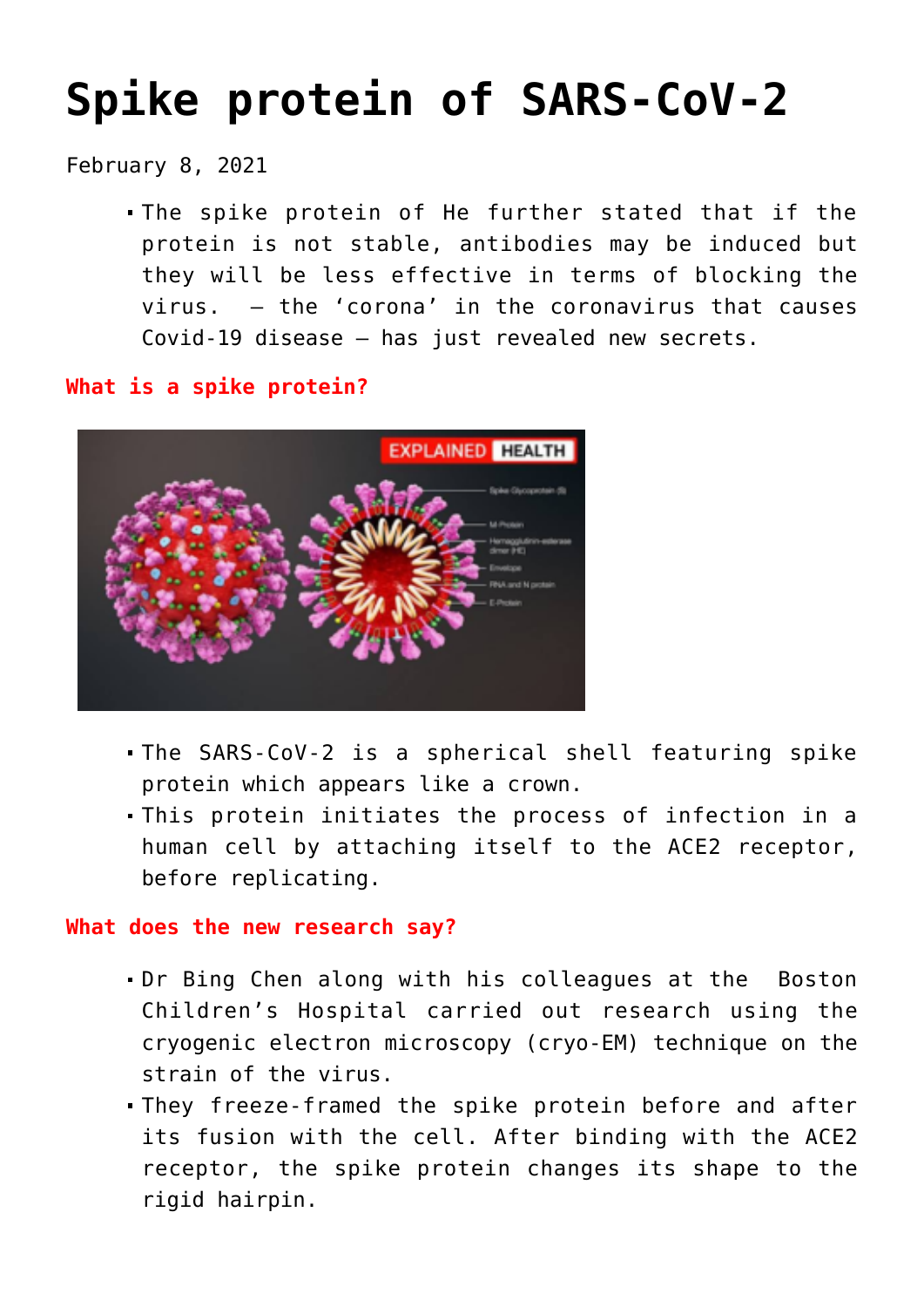- The researchers also concluded that the spike can also become visible before the fusion, even without the virus getting attached to the cell.
- The researchers are of the view that the alternative shape of the protein protects the SARS-CoV-2 from breaking down.
- Virus remains viable on various surfaces for a variable time, this can be due to the rigid shape of the spike protein.
- Another conclusion that can be drawn is that the postfusion shape protects the protein from our immune system.
- This is because the post-fusion shape may induce antibodies that do not neutralize the virus.

### **How is the latest research helpful?**

- The latest research on the shape of the spike protein may help the development of the vaccines for the novel virus faster.
- Many vaccines are underway and use the spike protein to stimulate the immune system.
- Dr Chen believes that there's a need for stabilising the spike protein in its prefusion structure to block the changes that lead to its postfusion shape.

# **Is there any similarity between the pre and post-fusion forms?**

- Yes, there's a similarity between the pre and postfusion forms as the sugar molecules in both of them are evenly located on the surface and are known as Glycans.
- It is because of glycans, the virus ditches the immune system.

# **SARS-CoV-2**

A new strain of the coronavirus emerged in the United Kingdom and has spread to other countries including India.